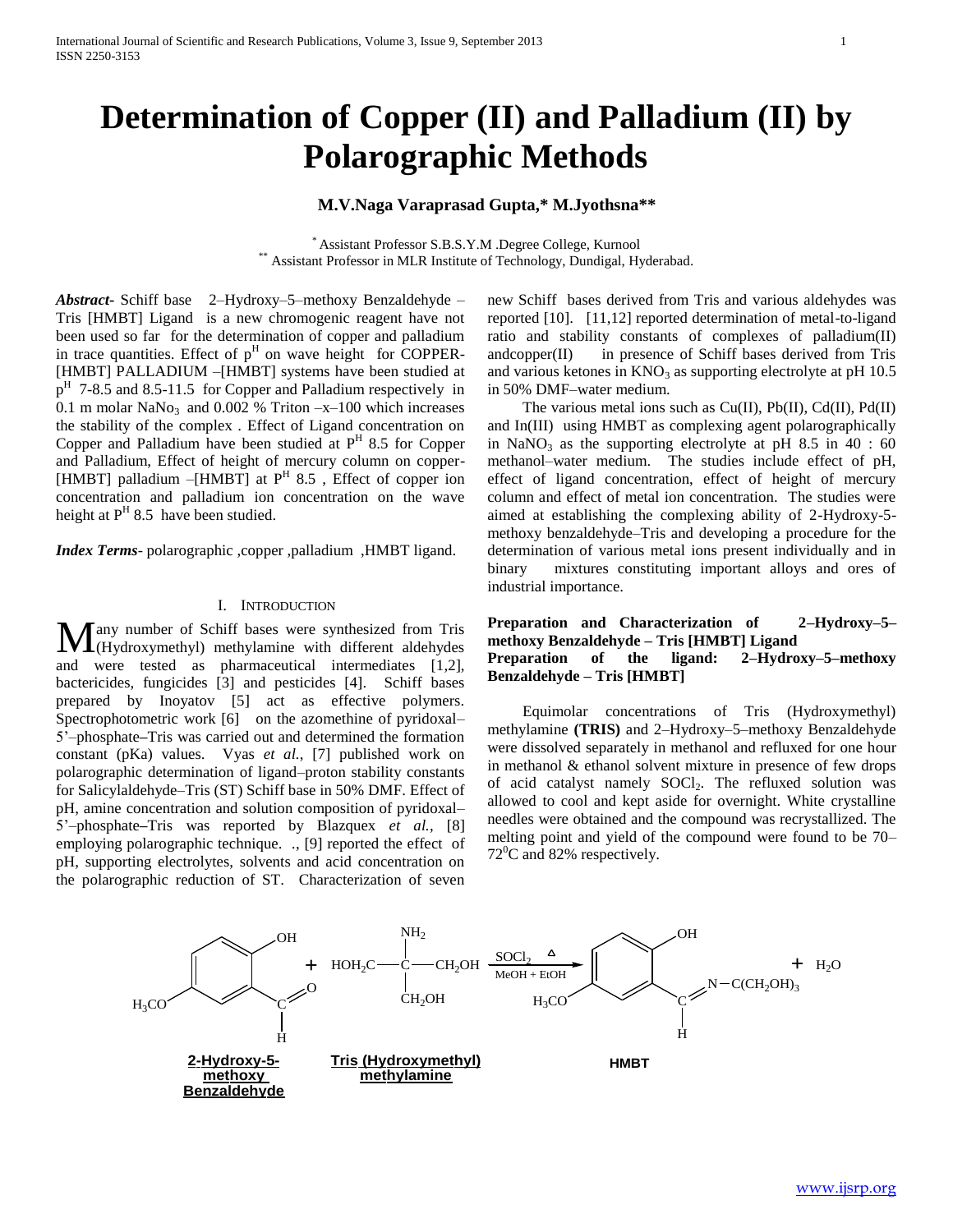#### II. CHARACTERIZATION OF THE LIGAND

The characterization of the Schiff base was made by Elemental analysis, Chemical reactions and IR studies. Elemental analysis for Carbon, Hydrogen, Oxygen and Nitrogen present in the Schiff base was obtained from CDRI, Lucknow, India. Chemical analysis for the functional groups i.e., carbonyl  $(SC=O)$  and amine  $(-NH<sub>2</sub>)$  groups was carried out by standard procedure and found to be absent indicating the formation of azomethine.

An infrared spectrum for the derived Schiff base was recorded by KBr Pallet method employing Perkin Elmer IR spectroscopy. Infrared spectrum (Fig. 6) of the azomethine obtained from the reaction of 2–Hydroxy–5–methoxy Benzaldehyde and Tris [HMBT] showed peak at  $1650 \text{ cm}^{-1}$ indicating the existence of >C=N– group in all compounds. Peaks were also observed in the region of  $3370 - 3340$  cm<sup>-1</sup> (broad, OH–stretching),  $3200 - 3180$  cm<sup>-1</sup> (broad, phenolic OH), 1600, 1530, 1500, 1450  $\text{cm}^{-1}$  (aromatic >C=C< vibrations) and 1230 - 1220 cm<sup>-1</sup> (C-O stretching coupled phenolic OH deformation). The above IR data clearly suggested that the chemical reaction between the amino and various aldehydic group was taken place resulting in the formation of respective Schiff base compound. The other groups in the compound remain unaffected during conversion into azomethine. The elemental analysis and IR data were tabulated in the Table 1.

#### III. NMR SPECTRA

In the present investigation  ${}^{1}H$  NMR spectrum was obtained for the ligand HMBT using Gemini  $-$  200MHz  $^1$ H NMR Spectrometer from IICT, Hyderabad, in DMSO-D<sup>6</sup> solvent at room temperature. Important chemical shift values for various protons such as proton of azomethine group, methyl protons of methoxy group, methyl protons of hydroxy methyl group, hydroxyl protons of hydroxy methyl group, proton of aromatic hydroxyl group and aromatic protons present in the compound were summarized in the Table-2.

#### **TABLE-1 Analytical and IR spectral data of [HMBT] Ligand**

| <b>Molecular Formula</b>  | $C_{12}H_{17}NO_5$       |               |
|---------------------------|--------------------------|---------------|
| <b>Colour</b>             | Yellow                   |               |
| <b>Melting point</b>      | $70 - 72$ °C             |               |
| <b>Elemental analysis</b> | Found $(\% )$            | Calc. $(\% )$ |
| Carbon                    | 56.43                    | 56.46         |
| Hydrogen                  | 6.70                     | 6.71          |
| Oxygen                    | 31.32                    | 31.34         |
| Nitrogen                  | 5.47                     | 5.49          |
| <b>Yield</b>              | 82%                      |               |
| IR absorption band        | $1650$ cms <sup>-1</sup> |               |
|                           |                          |               |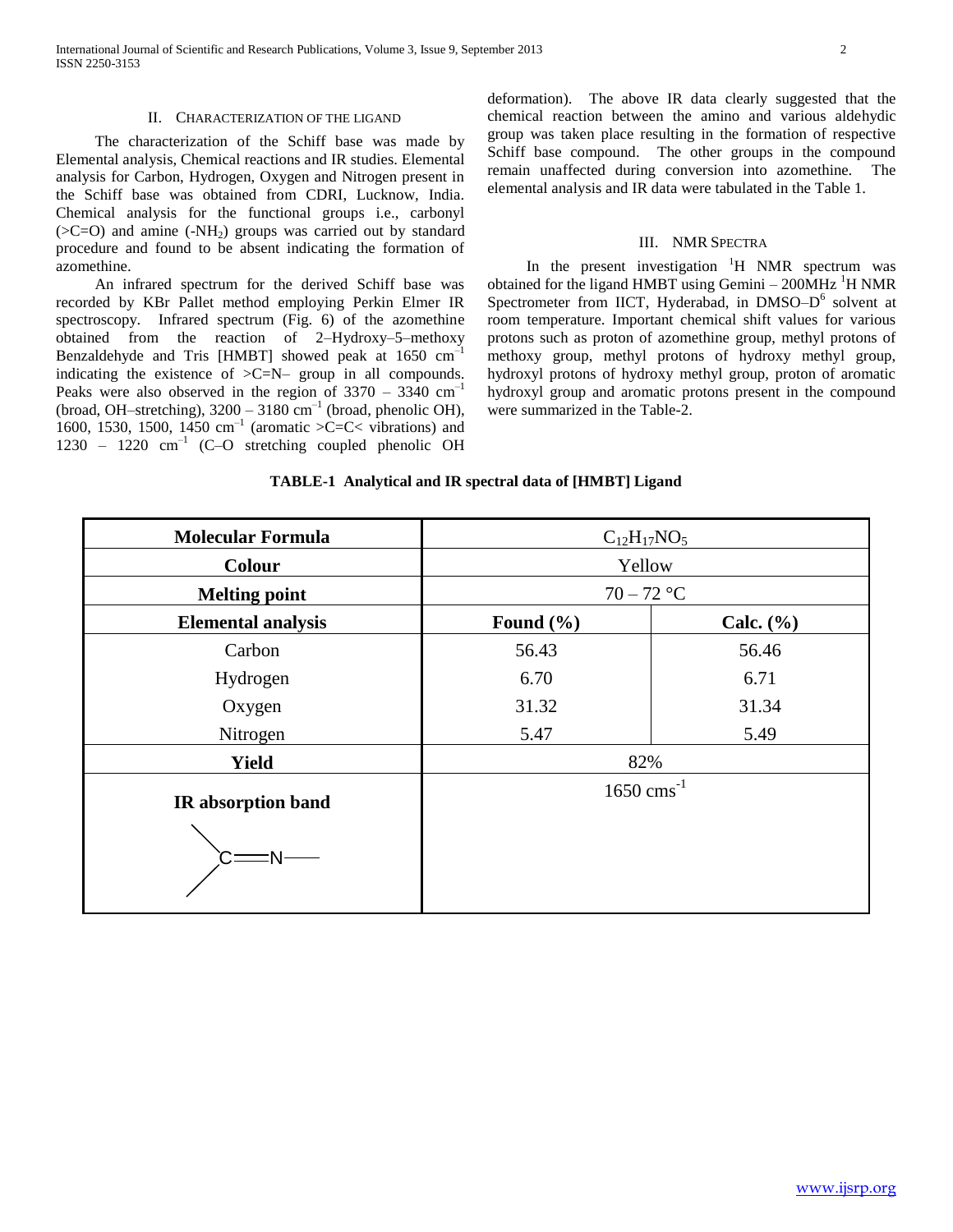| Sl. No.        | Different protons in the Ligand                        | $\delta$ Chemical schift in ppm |
|----------------|--------------------------------------------------------|---------------------------------|
|                | $-HC=N$<br>(Proton of azomethine group)                | 7.96                            |
| $\overline{2}$ | $-OCH3$<br>(Methyl protons of methoxy group)           | 3.66                            |
| 3              | $-CH2OH$<br>(Methyl protons of hydroxymethyl group)    | 3.78                            |
| 4              | $-CH2OH$<br>(Hydroxyl protons of hydroxymethyl group)  | 4.62                            |
| 5              | $Ar-OH$<br>(Hydroxyl Proton of Aromatic hydroxy group) | 5.73                            |
| 6              | Aromatic protons                                       | $6.64 - 7.25$                   |

## **TABLE - 2 <sup>1</sup>H NMR spectral data for [HMBT] Ligand in DMSO–D 6**

## IV. RESULTS AND DISCUSSION

 **i)Polarographic Behaviour of Individual Metal Ions**   $(Cu^{2+}, Pd^{2+})$  in Presence of [HMBT]

 **a)Effect of pH on the Wave height :**The main purpose of studying effect of hydrogen ion concentration on polarographic wave is to ascertain the hydrogen ion participation in electrochemical reduction at d.m.e. Further, it is also useful to fix an appropriate pH value at which separation of two or more

metal ions is possible present in mixture solutions. In the present study, effect of pH on various metal ions in presence of  $0.1M$  NaNO<sub>3</sub> as the supporting electrolyte  $0.06M$  ligand concentration at mercury height of 70.0 cms in 40 **:** 60 methanol– water medium. The pH range studied for Copper and Palladium, was between 5.0–11.5. From  $E_{3/4}$  –  $E_{1/4}$  value computed from the polarograms of pH studies indicated that, Copper and Palladium reduced reversibly .

### **TABLE – 3**

## **Effect of pH on Copper – [HMBT] System**

| $\lceil Cu^{+2} \rceil$ | $=$ | $1.0 \text{ }\mathrm{mM}$ |
|-------------------------|-----|---------------------------|
| [HMBT]                  | $=$ | 0.06M                     |
| $[NaNO_3]$              | $=$ | $0.1$ M                   |
| $Triton -x-100$         | $=$ | $0.002\%$                 |

| pH  | $E_{1/2}$<br>$(-V. vs S.C.E)$ | $E_{1/4}$<br>$E_{3/4}$<br>(mV) |
|-----|-------------------------------|--------------------------------|
| 7.0 | 0.219                         | 56.82                          |
| 7.5 | 0.261                         | 56.80                          |
| 8.0 | 0.301                         | 57.78                          |
| 8.5 | 0.311                         | 56.84                          |
|     |                               |                                |

|                                           | $TABLE-4$ |                  |
|-------------------------------------------|-----------|------------------|
| Effect of pH on Palladium – [HMBT] System |           |                  |
| $\left[\text{Pd}^{2+}\right]$             | $=$ $-$   | $1.0 \text{ mM}$ |
| [HMBT]                                    | $=$       | 0.06M            |
| $[NaNO_2]$                                |           | 0.1 M            |
| Triton $-x-100$                           |           | $0.002\%$        |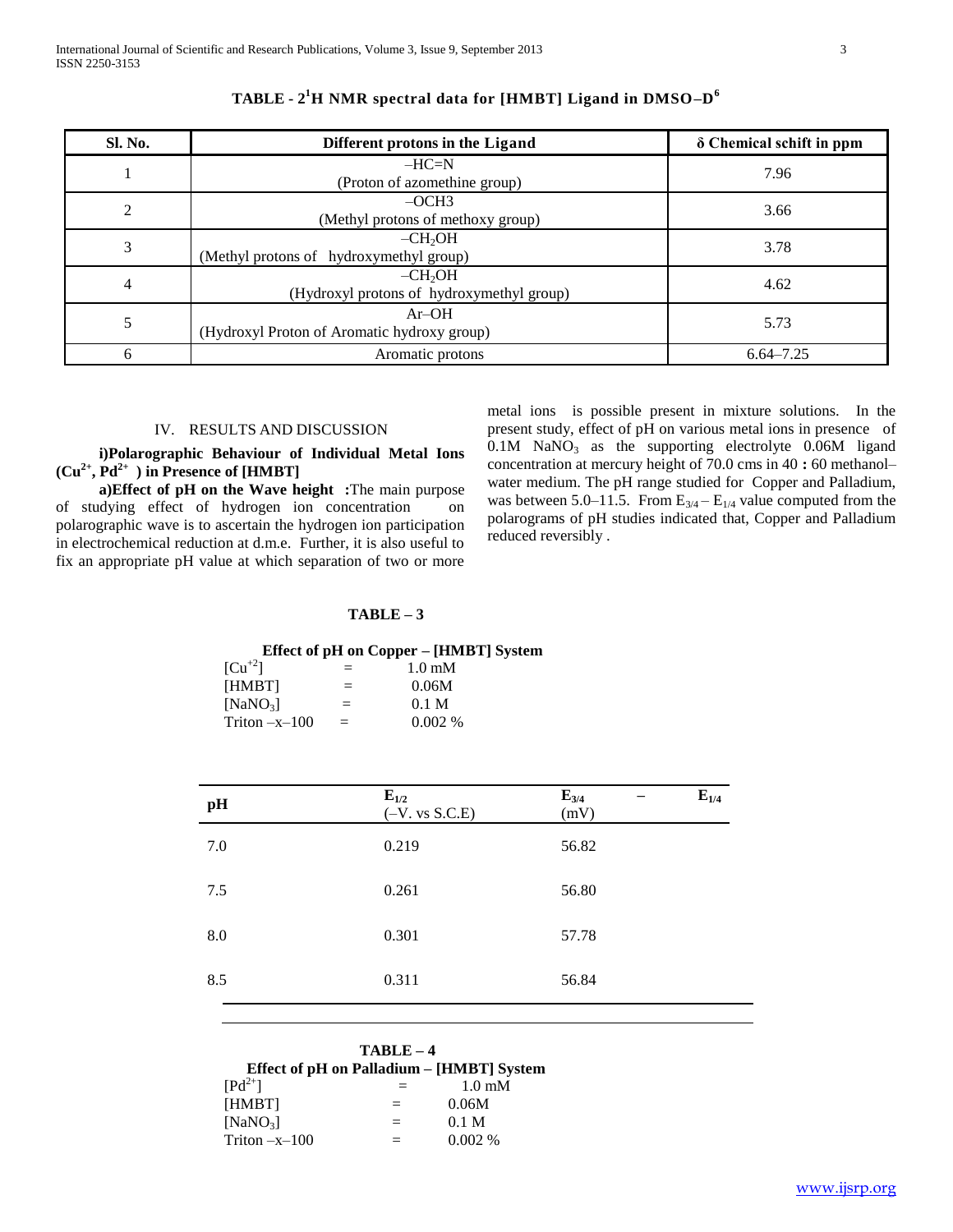| pH   | $E_{1/2}$<br>$(-V. vs S.C.E)$ | $E_{1/4}$<br>$E_{3/4}$<br>(mV) |
|------|-------------------------------|--------------------------------|
| 8.5  | 0.919                         | 78.98                          |
| 9.5  | 0.987                         | 79.92                          |
| 10.5 | 1.007                         | 78.90                          |
| 11.5 | 1.019                         | 78.98                          |

## **b) Effect of Ligand concentration**

Effect of ligand concentration on polarographic wave is of considerable importance since; it gives whether the polarographic wave is controlled by diffusion alone or depends on some other factors such as kinetic, adsorption or catalytic currents. Further, it also helps to establish the validity of Ilkovic equation. Well defined polarograms obtained with different concentrations of the ligand enables to carryout qualitative determination of metal ions in binary, ternary etc. mixtures constituting important ores and alloys. In addition to the above application, the studies also help to establish the complexation

of ligand with various metal ions.,effect of varying concentrations of the HMBT ligand on Copper(II), palladium (II) and in presence of  $0.1M$  NaNO<sub>3</sub> as supporting electrolyte and 0.002% of Triton–X–100 as maximum suppressor at pH 8.5. The results indicated that HMBT was able to complex with copper and palladium the metal ions under consideration by the fact that diffusion current **(id)** decreased where as half–wave potential  $(E_{1/2})$  shifted towards more negative values with increasing concentration of the ligand Further, the studies also suggested that Lead and Cadmium reduced reversibly at d.m.e

#### **TABLE – 5**

#### **Effect of Ligand [HMBT] Concentration on copper**

| $\lceil Cu^{+2} \rceil$ | $=$      | $1.0 \text{ mM}$ |
|-------------------------|----------|------------------|
| $[NaNO_3]$              | $=$      | 0.1 <sub>M</sub> |
| pΗ                      | $\equiv$ | 8.5              |
| $Triton -x-100$         | $\equiv$ | $0.002\%$        |

| [HMBT] | $E_{1/2}$        | $i_d$     | <b>Slope</b> |
|--------|------------------|-----------|--------------|
| (M)    | $(-V. vs S.C.E)$ | $(\mu A)$ | (mV)         |
| 0.005  | 0.258            | 6.1042    | 60.50        |
| 0.008  | 0.264            | 6.0585    | 60.50        |
| 0.010  | 0.268            | 6.0130    | 61.44        |
| 0.020  | 0.278            | 5.9674    | 58.98        |
| 0.030  | 0.287            | 5.9219    | 58.98        |
| 0.040  | 0.302            | 5.7852    | 57.34        |
| 0.050  | 0.307            | 5.6941    | 57.82        |
| 0.060  | 0.311            | 5.5574    | 60.50        |
| 0.080  | 0.318            | 5.4208    | 58.98        |
| 0.100  | 0.323            | 5.2841    | 57.34        |



**Fig. 1 : Polarograms of 1.0 mM copper ion in a) 0.005 b) 0.008 c) 0.010 d) 0.020 e) 0.030 f) 0.040g) 0.050h) 0.060 i) 0.080 and j) 0.10 M [HMBT] and 0.1M NaNO<sup>3</sup> at pH 8.5**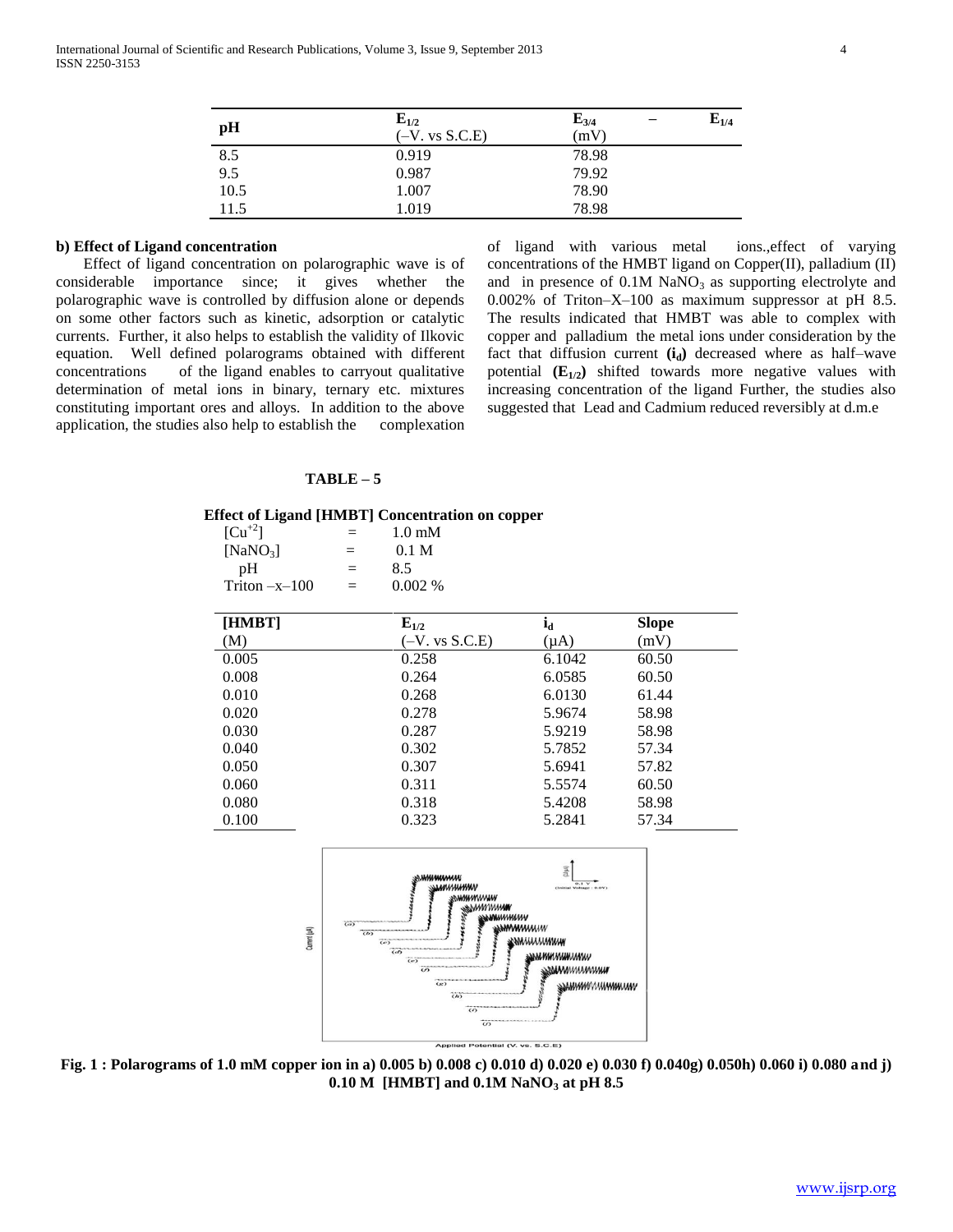

 **Fig. 2 : A typical log plot of 1.0 mM copper in 0.1 M [HMBT] and 0.1M NaNO<sup>3</sup> at pH 8.**

|                                                                                         | $TABLE-6$                                                                                                                                             |                                                                                     |                                         |
|-----------------------------------------------------------------------------------------|-------------------------------------------------------------------------------------------------------------------------------------------------------|-------------------------------------------------------------------------------------|-----------------------------------------|
|                                                                                         | <b>Effect of Ligand [HMBT] Concentration on Palladium</b>                                                                                             |                                                                                     |                                         |
| $\lceil \mathrm{Pd}^{2+} \rceil$                                                        | $\equiv$                                                                                                                                              | $1.0 \text{ mM}$                                                                    |                                         |
| $[NH3+NH4Cl]$                                                                           | $=$                                                                                                                                                   | 1.0M                                                                                |                                         |
| pH                                                                                      | 8.5<br>$=$                                                                                                                                            |                                                                                     |                                         |
| Triton $-x-100$                                                                         | $=$                                                                                                                                                   | 0.002%                                                                              |                                         |
| [HMBT]                                                                                  | $E_{1/2}$                                                                                                                                             | $i_d$                                                                               | <b>Slope</b>                            |
| (M)                                                                                     | $(-V. vs S.C.E)$                                                                                                                                      | $(\mu A)$                                                                           | (mV)                                    |
| 0.005                                                                                   | 0.856                                                                                                                                                 | 5.9174                                                                              | 64.88                                   |
| 0.008                                                                                   | 0.868                                                                                                                                                 | 5.7910                                                                              | 64.49                                   |
| 0.010                                                                                   | 0.879                                                                                                                                                 | 5.6651                                                                              | 64.04                                   |
| 0.020                                                                                   | 0.882                                                                                                                                                 | 5.5392                                                                              | 64.02                                   |
| 0.030                                                                                   | 0.885                                                                                                                                                 | 5.4133                                                                              | 63.90                                   |
| 0.040                                                                                   | 0.899                                                                                                                                                 | 5.3504                                                                              | 64.14                                   |
| 0.050                                                                                   | 0.907                                                                                                                                                 | 5.2874                                                                              | 63.78                                   |
| 0.060                                                                                   | 0.919                                                                                                                                                 | 5.2245                                                                              | 63.22                                   |
| 0.080                                                                                   | 0.923                                                                                                                                                 | 5.0986                                                                              | 63.38                                   |
| 0.100                                                                                   | 0.935                                                                                                                                                 | 4.9727                                                                              | 63.00                                   |
| $\overline{(a)}$<br>Current (µA)<br>$\overline{55}$<br>$\overline{c}$<br>$\overline{3}$ | <b>NM<i>uyym</i></b> mmmw<br>wwwwww<br><b>NUMANI</b><br><b>mwww</b> ww<br>$\overline{c}$<br>$\overline{\omega}$<br>$\overline{w}$<br>$\overline{(h)}$ | (HIO<br><b>NWWWWWWW</b><br><b>NMWMM</b> WMWW<br><b>ыл</b> ипимимими<br>ssaasaunnnuu | <b><i><u><i>NANYMAHHHAM</i></u></i></b> |
|                                                                                         | $\overline{\omega}$<br>$\widetilde{\omega}$<br>Applied Potential (V. vs. S.C.E)                                                                       |                                                                                     |                                         |

**Fig. 3: Polarograms of 1.0 mM Palladium ion in a) 0.005 b) 0.008 c) 0.010 d) 0.020 e) 0.030 f) 0.040g) 0.050h) 0.060 i) 0.080 and j) 0.10 M [HMBT] and 0.1M NaNO<sup>3</sup> at pH 8.5**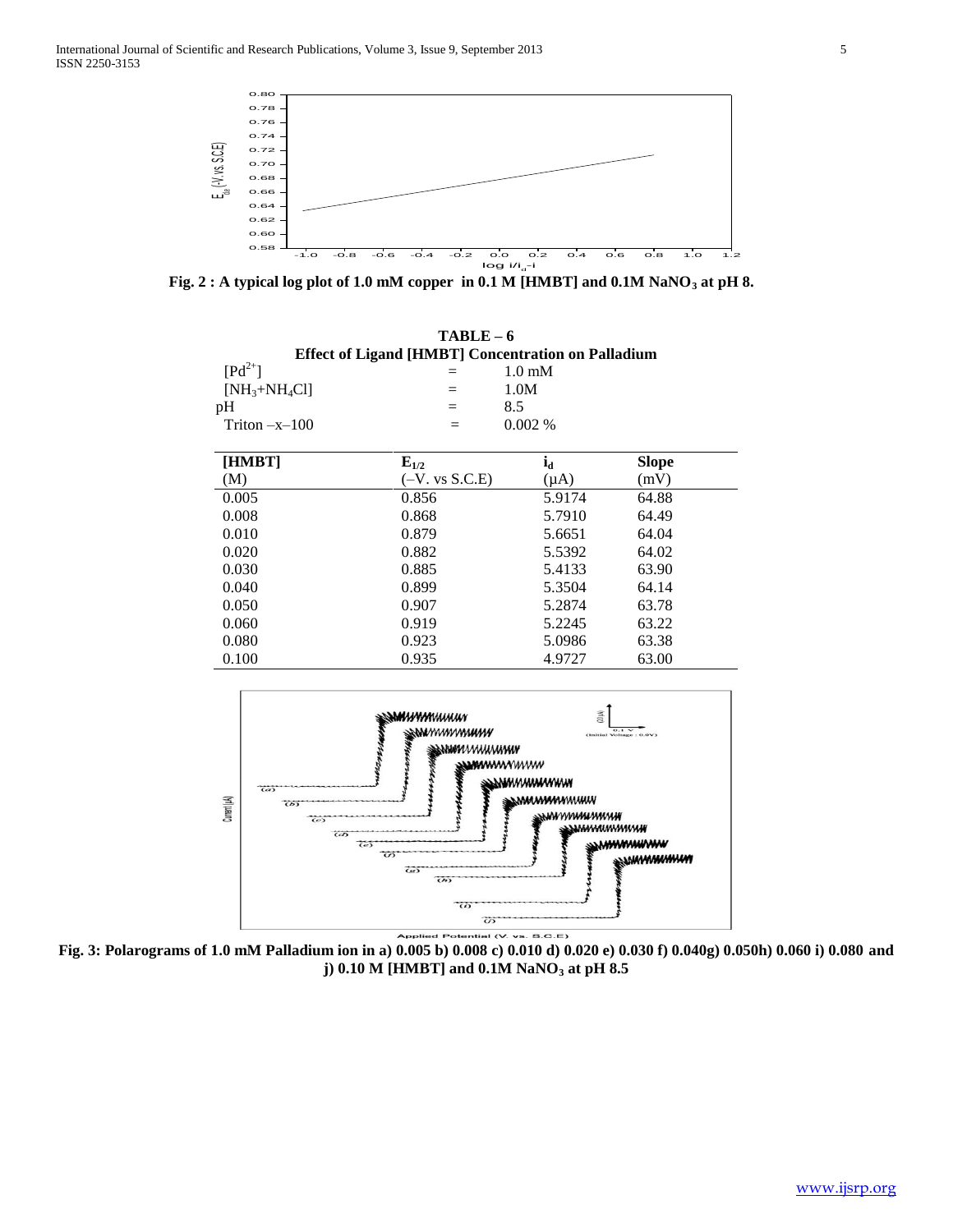

**Fig .4 A TYPICAL LOG PLOT OF 1.0 mM Palladium 0.1M [ HMBT] AND 0.1M NaNO<sup>3</sup> AT P<sup>H</sup> 8.5.**

#### **c) Effect of height of mercury column** :

 Effect of height of mercury column on polarographic wave helps to establish the diffusion controlled nature of the electrode

reaction at d.m.e by calculating *h* values. In the present *i d* studies, in detail the influence of mercury height on diffusion current of metal ions such as copper(II), palladium(II), ions at 1.0 mM concentration (in presence of fixed concentration of HMBT ligand (0.05M), ionic concentration  $0.1M$  NaNO<sub>3</sub> except  $1.0M$  as

supporting electrolyte and 0.002% of Triton–X–100 as maximum

*i d*

suppressor at pH 8.5. Results indicated that  $\sqrt{\lambda h}$  values were constant with in the experimental error (Tables.9,10) suggesting the diffusion controlled nature of all the metal ions under consideration at d.m.e. Mercury height of 70.0 cms was fixed to carry out other studies like effect of pH, effect of ligand concentration and effect of metal ion concentration.

## **TABLE – 7 Effect of height of Mercury column on copper – [HMBT] System**

| $=$ | $1.0 \text{ mM}$ |
|-----|------------------|
| $=$ | 0.05 M           |
| $=$ | 0.1 <sub>M</sub> |
| $=$ | 8.5              |
| $=$ | 0.002%           |
|     |                  |

| <b>Height of Mercury Column h(cm)</b> | եե<br>$(\mu A)$ | ď<br>√h |  |
|---------------------------------------|-----------------|---------|--|
| 80                                    | 6.1250          | 0.6848  |  |
| 75                                    | 5.9296          | 0.6847  |  |
| 70                                    | 5.6941          | 0.6805  |  |
| 60                                    | 5.3105          | 0.6856  |  |

 **TABLE – 8**

| Effect of height of Mercury column on palladium-[HMBT] System |
|---------------------------------------------------------------|
|---------------------------------------------------------------|

| $\left[\text{Pd}^{+2}\right]$ |          | $1.0 \text{ }\mathrm{mM}$ |
|-------------------------------|----------|---------------------------|
| [HMBT]                        | $\equiv$ | 0.05 M                    |
| $[NH_3 + NH_4Cl]$             | $=$      | 1.0 M                     |
| [PH]                          | $=$      | 8.5                       |
| Triton $-x-100$               | $=$      | $0.002\%$                 |
|                               |          |                           |

| <b>Height of Mercury Column h(cm)</b> | ьL<br>$(\mu A)$ | 'd<br>$\sqrt{n}$ |  |
|---------------------------------------|-----------------|------------------|--|
| 80                                    | 5.6852          | 0.6350           |  |
| 75                                    | 5.5060          | 0.6362           |  |
| 70                                    | 5.2874          | 0.6320           |  |
| 60                                    | 4.9359          | 0.6377           |  |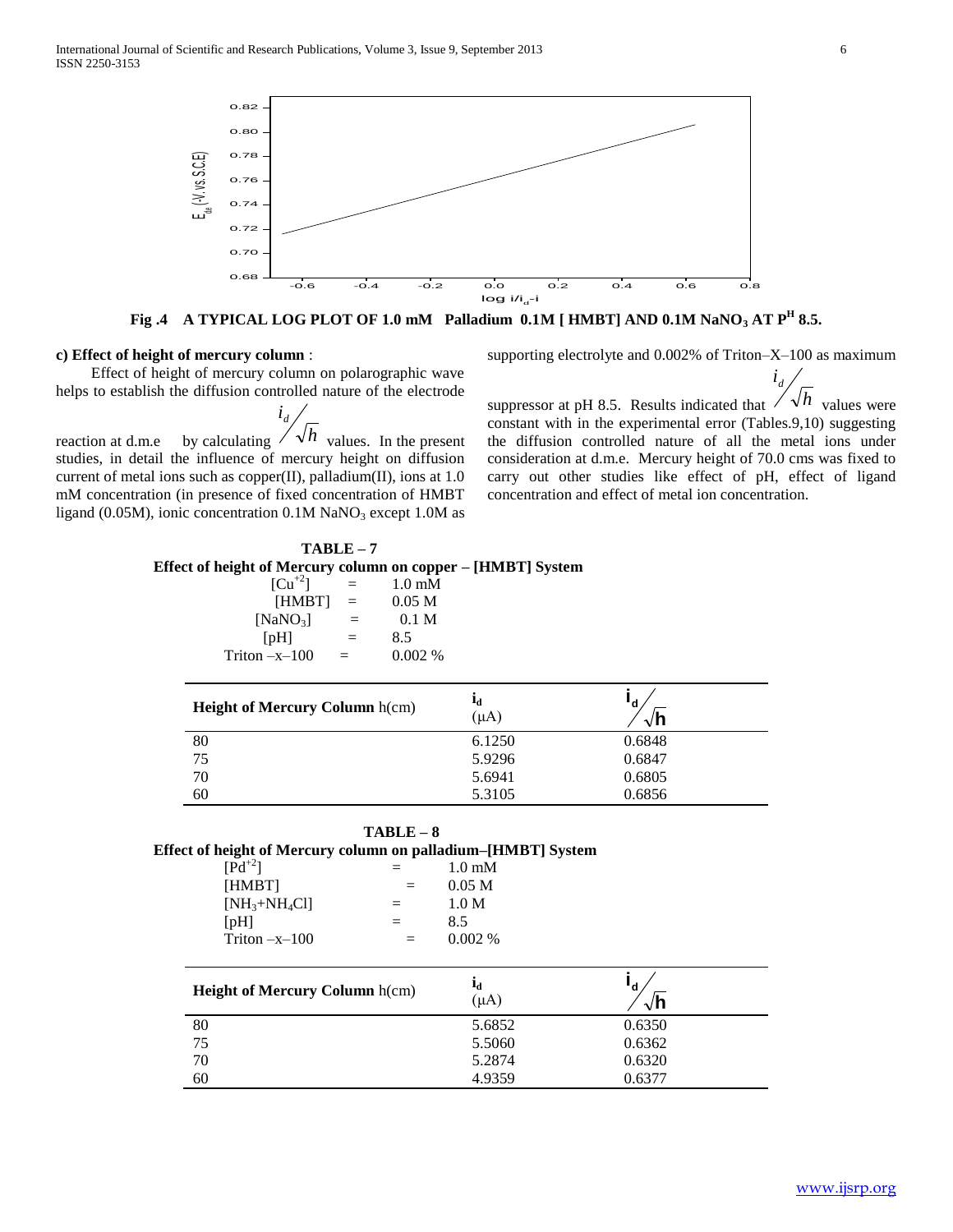The studies of effect of metal ion concentration on polarographic wave height are of immense importance due to the fact that it establishes diffusion controlled nature of the electrode reaction and the validity of Ilkovic equation. Further, the studies also help us to carryout quantitative determination of metal ions by constructing calibration plots at different concentrations of the depolarizer. Polarographic studies of various metal ions of biological and industrial importance like Copper(II), Lead(II), Cadmium(II),Palladium(II), and Indium(III)

. Metal ion concentration was varied from 0.4 mM to 1.2 mM (except for Indium 0.1 mM to 0.5 mM) in presence of complexing agent HMBT (0.05M),  $0.1M$  NaNO<sub>3</sub> as supporting electrolyte (except for Palladium1.0M [NH<sub>3</sub>+NH<sub>4</sub>Cl]) and 0.002% of Triton–X–100 at pH 8.5. Calibration graphs were drawn at different concentrations of metal ion under identical conditions. In all the instances, straight line plots were obtained passing through the origin indicating the validity of Ilkovic **id**

equation. Values computed for  $\overline{C}$  were constant with in the experimental error the metal ions whose half–wave potential difference was more than 0.2 V were selected to carry out quantitative analysis present in binary mixtures constituting different important ores and alloys.

|                   |         | $TABLE-9$         |                                                       |
|-------------------|---------|-------------------|-------------------------------------------------------|
|                   |         |                   | Effect of copper ion concentration on the wave height |
| <b>HMBT1</b>      | $=$ $-$ | 0.05 <sub>M</sub> |                                                       |
| $[NaNO_3]$        |         | $=$ $-$           | 0.1 M                                                 |
| $[D$ $H]$         | $=$     | 8.5               |                                                       |
| $Triton -x-100 =$ |         | $0.002\%$         |                                                       |

| $[\text{Cu}^{+2}]$<br>(mM) | $\mathbf{l}_d$<br>$(\mu A)$ | 'd<br>∕ C |  |
|----------------------------|-----------------------------|-----------|--|
| 0.4                        | 2.2773                      | 5.6932    |  |
| 0.6                        | 3.4160                      | 5.6932    |  |
| 0.8                        | 4.5449                      | 5.6811    |  |
| 1.0                        | 5.6941                      | 5.6941    |  |



 **Fig.5: Polarograms a) 0.4 b) 0.6 c) 0.8 d) 1.0 and e) 1.2 mM**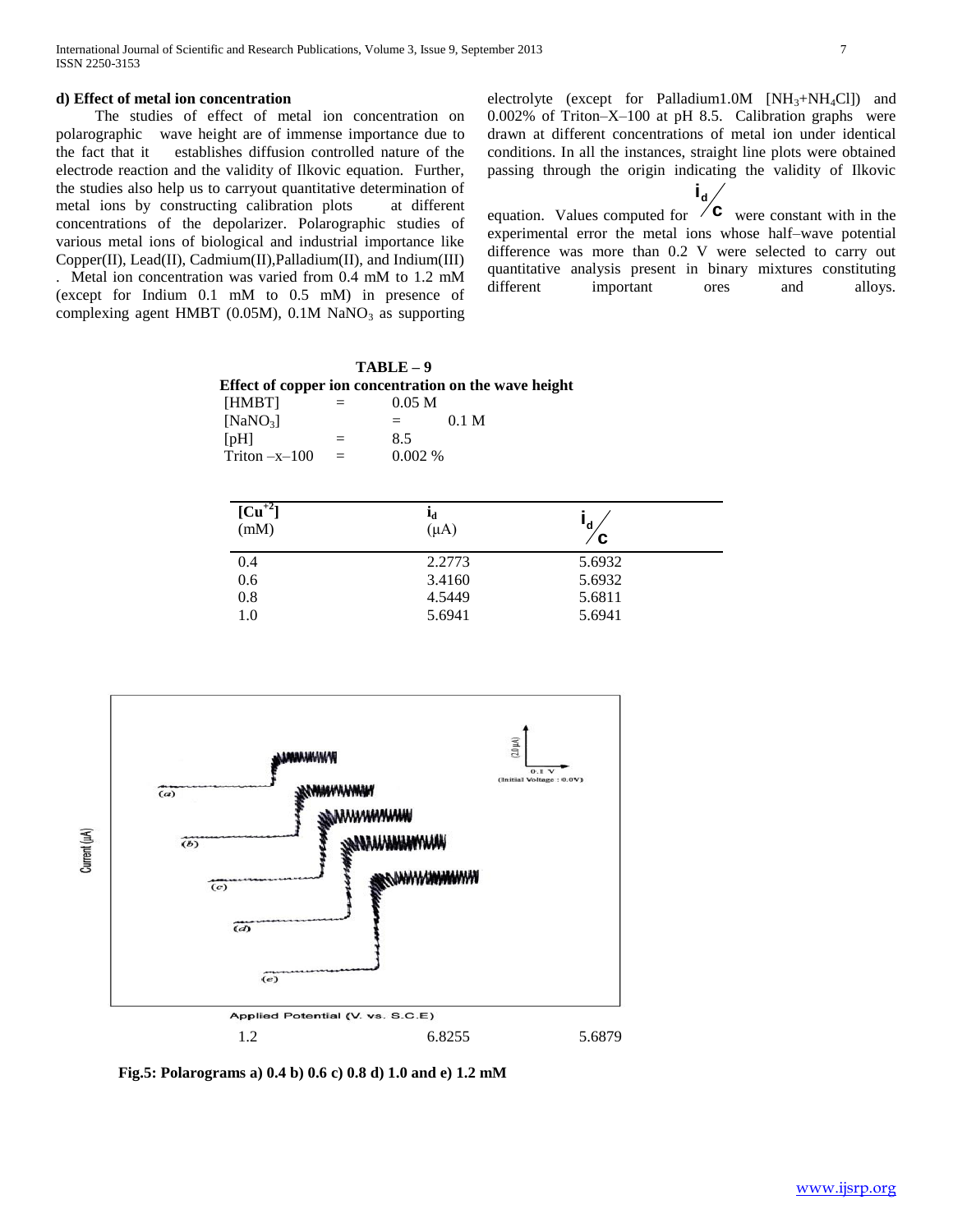#### **Copper ion in 0.050 M HMBT and 0.1M NaNO<sup>3</sup> at pH 8.5**



**Fig. 6 : Calibration plot of copper ion in 0.05M ligand [HMBT] and 0.1M NaNO<sup>3</sup> at pH 8.5**

 **TABLE – 10 Effect of palladium ion concentration on the wave height**  $[HMBT]$  = 0.05 M  $[NH_3 + NH_4Cl]$  = 1.0 M  $[pH]$  = 8.5 Triton  $-x-100 = 0.002\%$  $[{\bf P} {\bf d}^{+2}]$ (mM)  $i_d$  $(\mu A)$ **c**  $\mathbf{i}^{\mathsf{d}}$ 0.4 2.1144 5.2860 0.6 3.1717 5.2862 0.8 4.2354 5.2943 1.0 5.2874 5.2874 1.2 6.3449 5.2874



**Fig. 7 : Polarograms of a) 0.4 b) 0.6 c) 0.8 d) 1.0 and e) 1.2 mM palladium ion in 0.050MHMBT and 0.1M NaNO<sup>3</sup> at pH 8.5**



**Fig. 8 : Calibration plot of palladium ion in 0.05M ligand [HMBT] and 0.1M NaNO<sup>3</sup> at pH 8.5**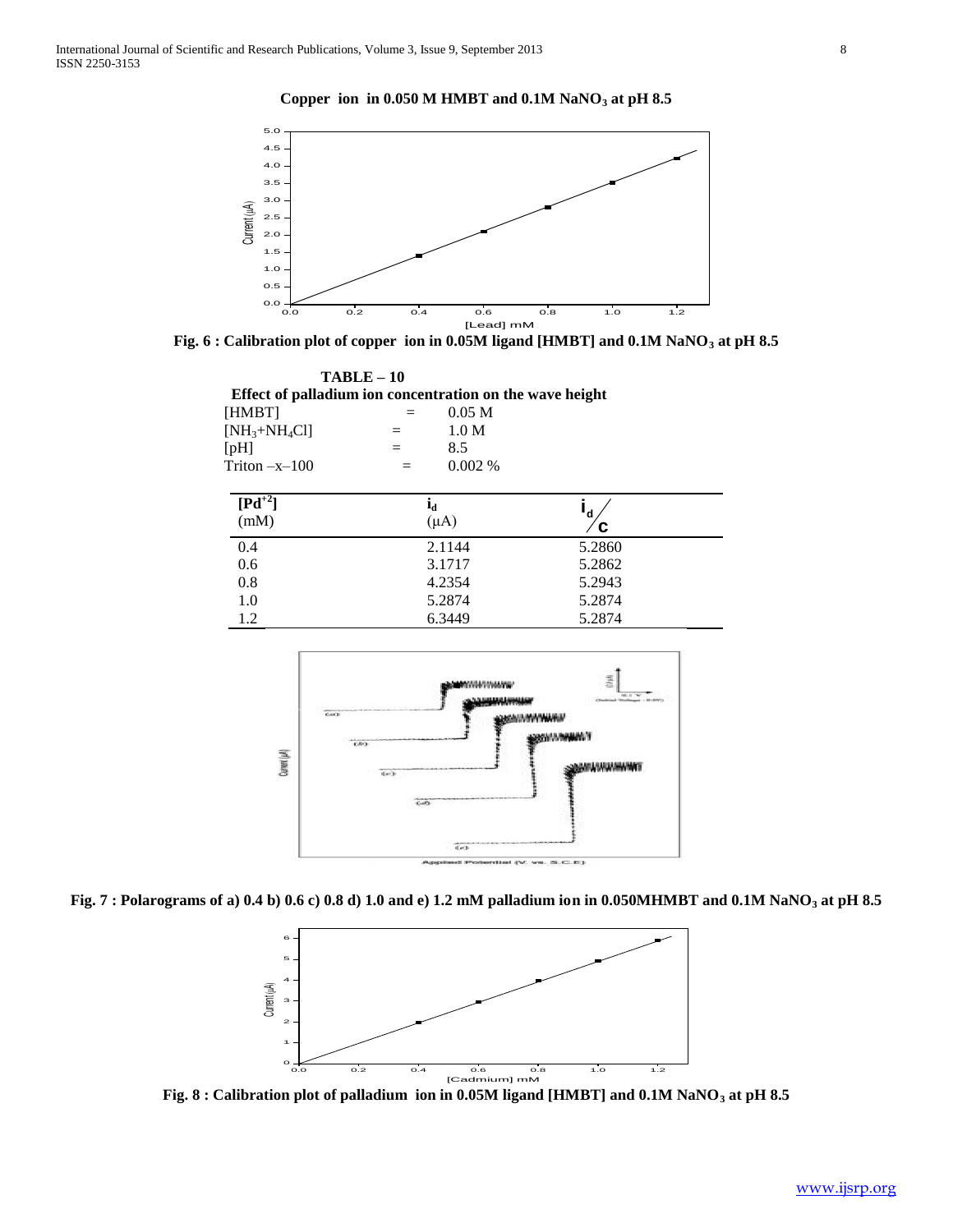## ii) **Investigation of metal-to-ligand ratio and stability constants of palladium – HMBT reversible system**

 Earlier polarographic investigation on palladium in presence of complexing agent HMBT,  $0.1M$  NaNO<sub>3</sub> as supporting electrolyte and 0.002% of Triton–X–100 as maximum suppressor at pH 8.5 revealed that palladium undergone reversible electrode reaction at d.m.e. The graph plotted against  $E_{1/2}$  and  $-\log$  [HMBT] gave a smooth curve showing the existence of various step-wise complex equilibria in solution. The author, therefore, employed Deford and Hume method for the determination of ligand number and formation constants of the palladium–HMBT system.

To start with various  $F_0[X]$  functions were determined using the equation

$$
F_0[x] = \text{Anti} \log \frac{1}{R}
$$
  

$$
\left[ \frac{0.4343nF}{RT} \Delta E_{\frac{1}{2}} + \log \frac{I_M}{I_C} \right]
$$

Where  $I_c$  representing experimental mean value of the diffusion current constant for different complex equilibria. A graph was drawn between  $F_0[X]$  and  $[X]$  values From the limiting slope of the curve,  $\beta_1$  value was computed. Secondly,

 $F<sub>1</sub>[X]$  values at different concentrations of the ligand were calculated making use of the following equation

$$
\mathbf{F}_1[\mathbf{X}] = \begin{bmatrix} \mathbf{F}_0[\mathbf{X}] - 1 \\ \hline [\mathbf{X}] \end{bmatrix}
$$

A plot was constructed between  $F_1[X]$  and [X] values The intercept of the curve gave  $\beta_1$  value and the limiting slope of it represented β<sub>2</sub>. F<sub>2</sub>[X] functions were then evaluated employing the equation

$$
F_2[X] = F_2[X] = F_2[X]
$$

A graph was plotted for the obtained values of  $F_2[X]$  and [X]values A straight line parallel to X–axis was obtained. The intercept of the graph gave  $\beta_2$  value. From the results, it was observed that palladium formed 1 **:** 2 complex with HMBT and the step-wise formation constants were found to be  $\beta_1 = 0.6 \times 10^2$ and  $\beta_2 = 1.675 \times 10^2$ . Experimental results were tabulated in the table

 **TABLE – 11 Effect of Ligand Concentration on copper – [HMBT] System**

| $[Cu^{+2}]$<br>[NaNO <sub>3</sub> ]<br>pH | $1.0 \text{ mM}$<br>$=$<br>0.1M<br>$\equiv$<br>8.5<br>$=$<br>0.002%<br>Triton $-x-100$<br>$=$ |              |            |            |
|-------------------------------------------|-----------------------------------------------------------------------------------------------|--------------|------------|------------|
| [HMBT]<br>(M)                             | $E_{1/2}$ (-V. vs S.C.E)                                                                      | $i_d(\mu A)$ | Slope (mV) | log [HMBT] |
| 0.000                                     | 0.390                                                                                         | 6.0680       |            |            |
| 0.005                                     | 0.443                                                                                         | 3.9030       | 31.28      | $-2.3010$  |
| 0.008                                     | 0.450                                                                                         | 3.8400       | 30.72      | $-2.0969$  |
| 0.010                                     | 0.454                                                                                         | 3.7771       | 29.92      | $-2.0000$  |
| 0.020                                     | 0.462                                                                                         | 3.7142       | 30.24      | $-1.6989$  |
| 0.030                                     | 0.468                                                                                         | 3.6512       | 29.32      | $-1.5228$  |
| 0.040                                     | 0.471                                                                                         | 3.5883       | 29.49      | $-1.3979$  |
| 0.050                                     | 0.475                                                                                         | 3.5253       | 30.72      | $-1.3010$  |
| 0.060                                     | 0.479                                                                                         | 3.3994       | 28.90      | $-1.2218$  |
| 0.080                                     | 0.483                                                                                         | 3.3364       | 29.48      | $-1.0969$  |

0.100 0.486 3.2105 30.72 –1.0000

 $\beta_{\text{Mxi}} = 2.0801 \times 10^4$ 

## **iii)Calculation of stability constant and ligand number of copper– HMBT system (Lingane method)**

 Perusal of literature suggested that very little polarographic work on Pb(II) with Schiff bases derived from Tris was reported. Patel *et al.*, [56] reported copper in presence of Salicylaldehyde– Tris (ST) along with various metal ions and determined stability constants for the complex species in aqueous solution using potentiometric technique. Sreenivasulu and his co–workers [153] determined the stability constants of copper with four different Schiff bases derived from Tris and discussed the stability order on the basis of Resonance and Hyperconjugation.

Electrochemical studies on copper complexes of Benzoyl acetone–Tris (BAT) was investigated by Babu prasad *et al.*, [248]. Polarographic behaviour of palladium and copper in presence of Ortho Vanillin–Tris (OVT) wasstudied by Hari *et al.*, [318].

 In view of limited number of references available on Cu(II) in presence of Schiff bases derived from Tris, the author in the present investigation, therefore, studied polarographic work on Cu(II) in presence of 2–hydroxy–5–methoxy benzaldehyde–Tris (HMBT) in order to understand the complexing ability of the ligand and determined metal-to-ligand ratio as well as stability